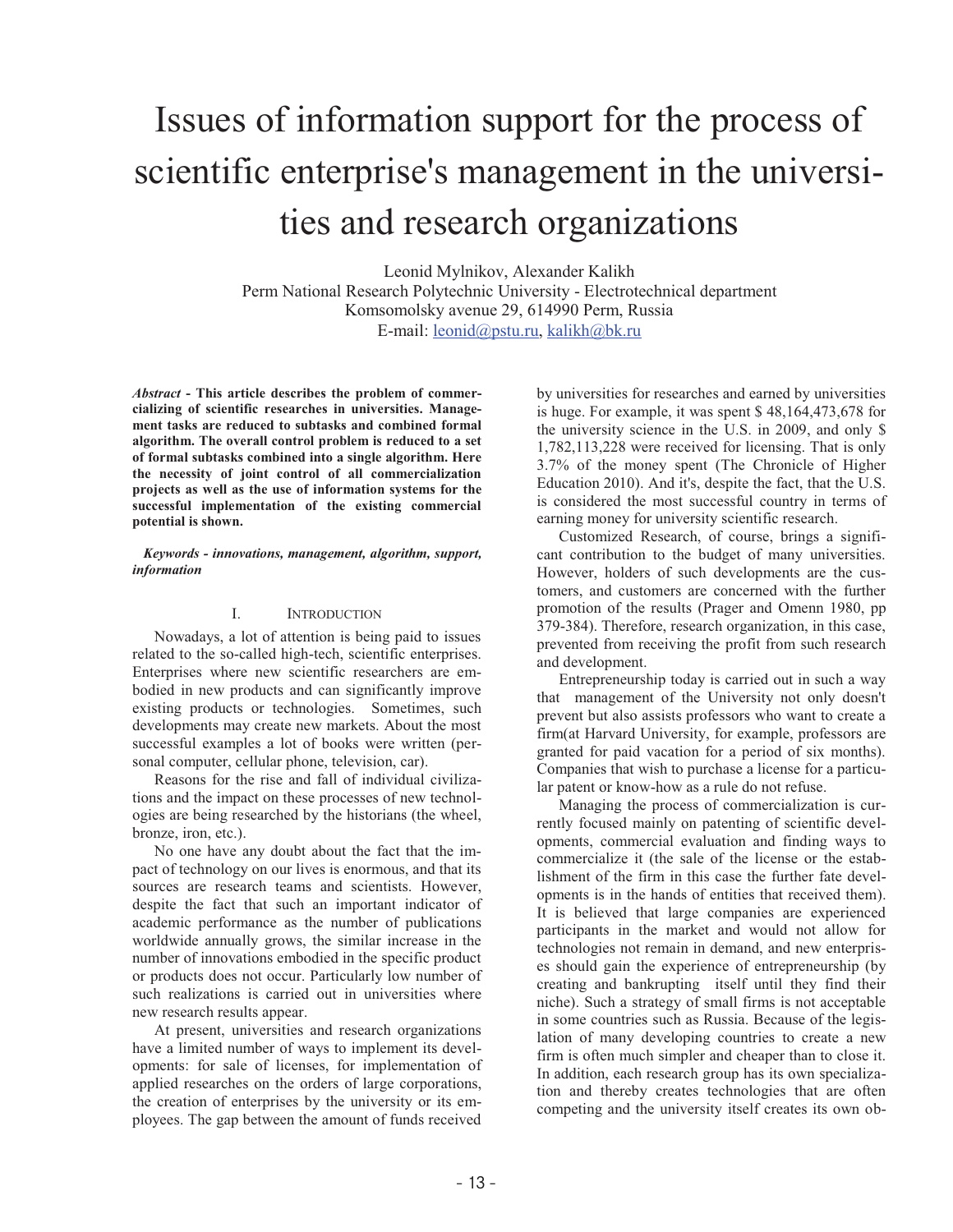stacles, to make a profit producing such technology to the market in different ways.

the commercialization of universities is the integrated management of the process.

The obvious solution to the problem of improving the process's management of earning money through



Figure 1. The system of commercialization of scientific developments from the perspective of the university as a founder of new innovative enterprises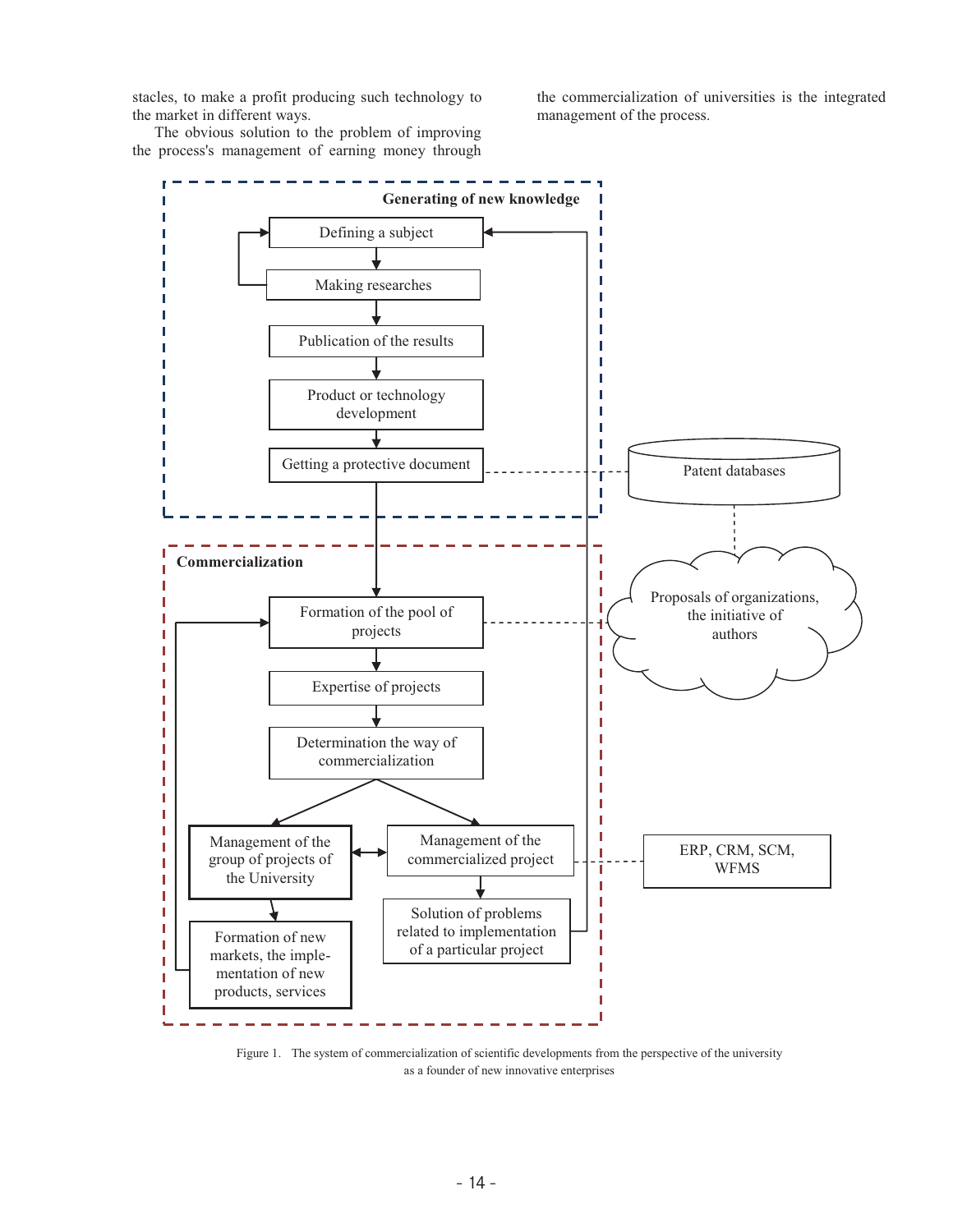### II. STATEMENT OF PROBLEM

Management of any process based primarily on an understanding of the principles of their occurrence.

Understanding of what is happening tightly associated with the degree of formalization of process's components.

It should be understood that the management of an entire group of companies will be held as management of a single corporation (as the management of individual enterprises does not bring the desired effect). In connection with this management process will include steps which are not used in managing individual enterprises, and which currently do not have the instrumental support for their implementation (Fig. 1). Moreover most of steps in this process are so complex that their formalization is too difficult (except on qualitative level).

In addition, product-oriented processes (Stadler 2011, pp. 44-62) associated with the commercialization scientific projects, usually occur within a limited period of time and have strongly pronounced stages of development, which are limited in time (Schwarzer and Krcmar 2010). Each project comes to the stage of stabilization. For the majority of innovative projects (projects of commercialization of scientific research) the transition to this stage does not make substantial profits or may even be not profitable. In addition stable income-generating project no longer requires special attention because it is not confronted with problems that arise during the initial stages of commercialization. Therefore, commercialization of researches is described within the project approach. This greatly increases the responsibility for the quality of decisions.

Information systems of management are widely used now in order to increase the objectivity of decision-making during the management process. For their application it is necessary to: create directories of control parameters, the classification of processes and phenomena which occur in the management, standardization of management processes, the development of decision-making algorithms , the study methodological aspects of management, definition of decision points.

#### III. THE SUPPORT OF MANAGEMENT PROCESSES

Information support in solving problems of management of innovative projects is primarily focused at supporting of decision-making.

If the generation of knowledge refers in part to the creativity, a part associated with the commercialization may well be formalized. In our context, the approach to the formalization can be considered from two perspectives: the position of existing algorithms and information systems and the positions of structuring and convenient representation of the subject area to the person who will make a decision.

A part relating to production and registration can use existing algorithms and information systems.

However, parts related to the examination and selection methods of commercialization require more detailed consideration. This is primarily due to the fact that there is no universal algorithm that can be applied. Typically, such decisions are based on the experience of the person that makes decisions and on emerging trends. Therefore, above all, structured information and methodological ways to inform decision-making are required for their acceptance.

For accepting of such decisions in case if statistics had been accumulated, graphs with the vertical axis (Müller 2011, pp. 26-29) are often used. Thus, the principle of accumulation of information and identifying key for the success of the project values or ranges of values can be implemented (Figure 2, Tab. 1.).

Thus, as shown the structuring of information, even in small quantities allows you to emphasize, if not the corridors of values, which often lead to a result, then values which often lead to failure. For example, Fig. 2., shows that the chances of success falls down with the assistance of a second university or research organization, with the use of certificates of registration of computer programs and databases with estimates of the cost of > 30 thousand rubles. (Especially in IT).

Determination of the way of commercialization does not end when it is decided to sell the license or to establish the company, and the form of ownership is defined. The important thing is the positioning of a potential product in the market. It is here to show the "corporate" in the management process. It should take into account the effects of other projects, which realizes the university, and to find a niche in this situation. Socalled portfolio matrix may be used here (Tab 2). It defines four possible structural concepts for the development of innovative trends or a separate product.

The first concept, which is reflected in the matrix, describes the behavior of the company relatively to the developed products, implemented in existing markets. The innovative enterprises' behavior in this situation should be directed to the intensification of use of exist ing market's possibilities by positioning of already known products on them. That means to ensure the competitiveness of products in the markets. If the product is in its characteristics do not appear perspective then the innovative position of the enterprise may be manifested in means of removing it from the market in order to open a niche for a new innovative product.

The second concept describes the behavior of the enterprise concerning promotion of the developed products to new markets. This is due to innovative activity aimed at finding of new ways of application or on searching for ways of using an existing product. This concept requires a research to create a new consumer product with the properties that take into account the requirements of new markets and the corresponding variations in the production program. Innovations in this case realized in the form of researches and developments, expanding the scope of influence of the product, invention or technology.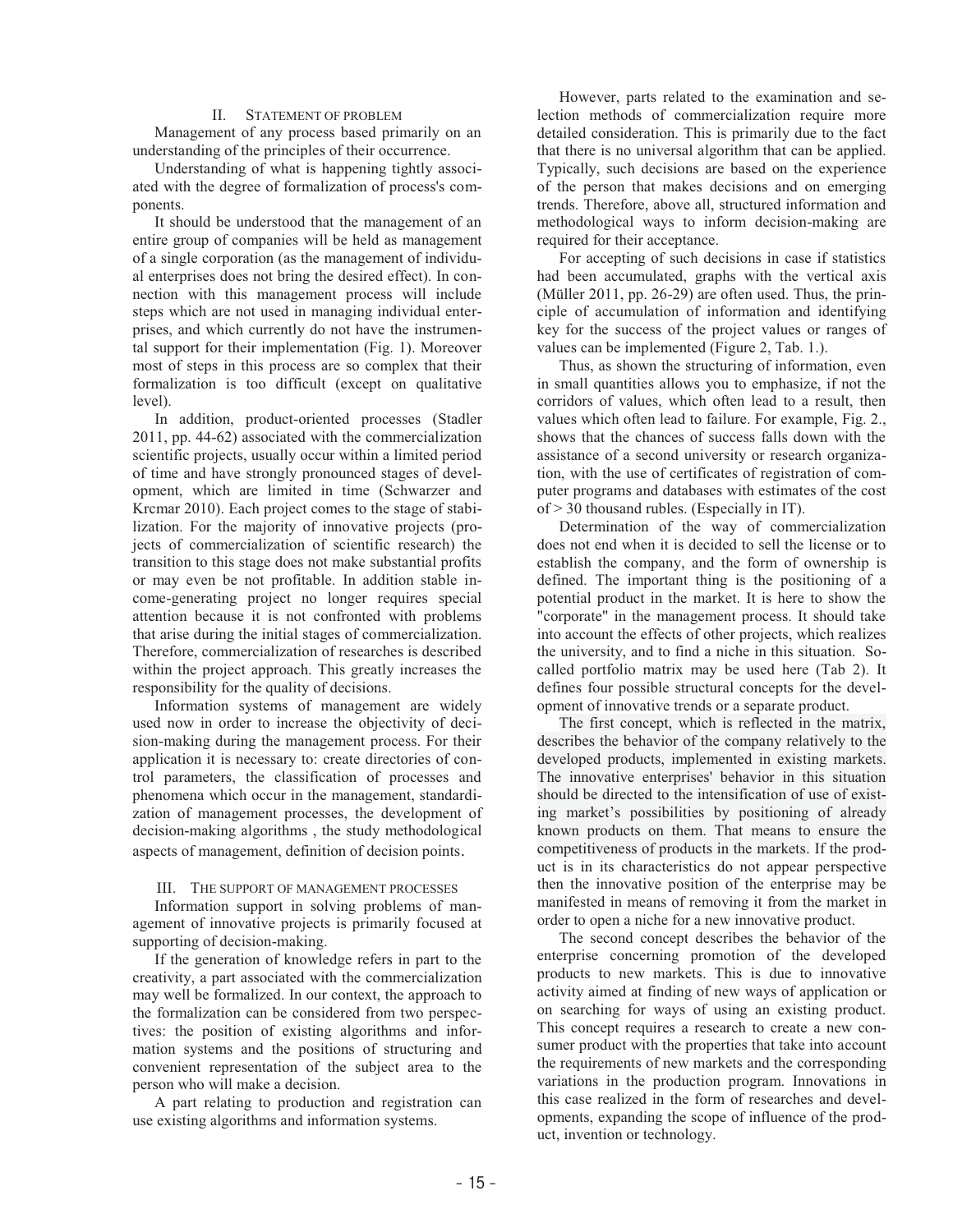

Figure 2. Graph with the vertical axis with indicators of companies created with the participation of Perm National Research University for 2010-2011 (companies, which activities are considered to be successful are marked with dark color)

The development of research and development to create new competitive product modification is the main direction of innovation enterprises in this situation. Here we speak about a work aimed at creating and developing new products or the modifications of the old products, which would have new consumer properties. Activities implement in the form of applied research and development, expanding the scope of the product, inventions or technologies.

The fourth concept (and the most productive) is associated with the creation of a new product and promoting it to the new markets. This innovative policy of the company is called diversification, i.e., expansion of research or production profile of the enterprise through the creation and development of production quality of new products and new markets for its implementation. This is the most difficult, risky and most promising concept of innovation development of capacity-building success.

This formulation of the problem determines gaps in the commercialization strategy, identifies the miss-

ing elements for a successful project, and moves from consideration of individual projects to managing a group of projects within the framework of existing models of managing. For example, group of algorithms called Slope One (Lemire and Maclachlan 2005) - for finding joint product niches, product planning algorithms (Mylnikov 2011) - for control of production resources and formation of a portfolio of projects; prediction algorithms (Mylnikov and Alkdirou 2009, pp. 293-307; Amberg and Mylnikov 2009, pp. 11-15) - to identify the most promising projects. Thus, the problem of comanagement of firms comes to the problem having the mathematical formalization, and it means that here may be an algorithm which implements the principles of university management by knowledgeintensive firms (Fig. 4).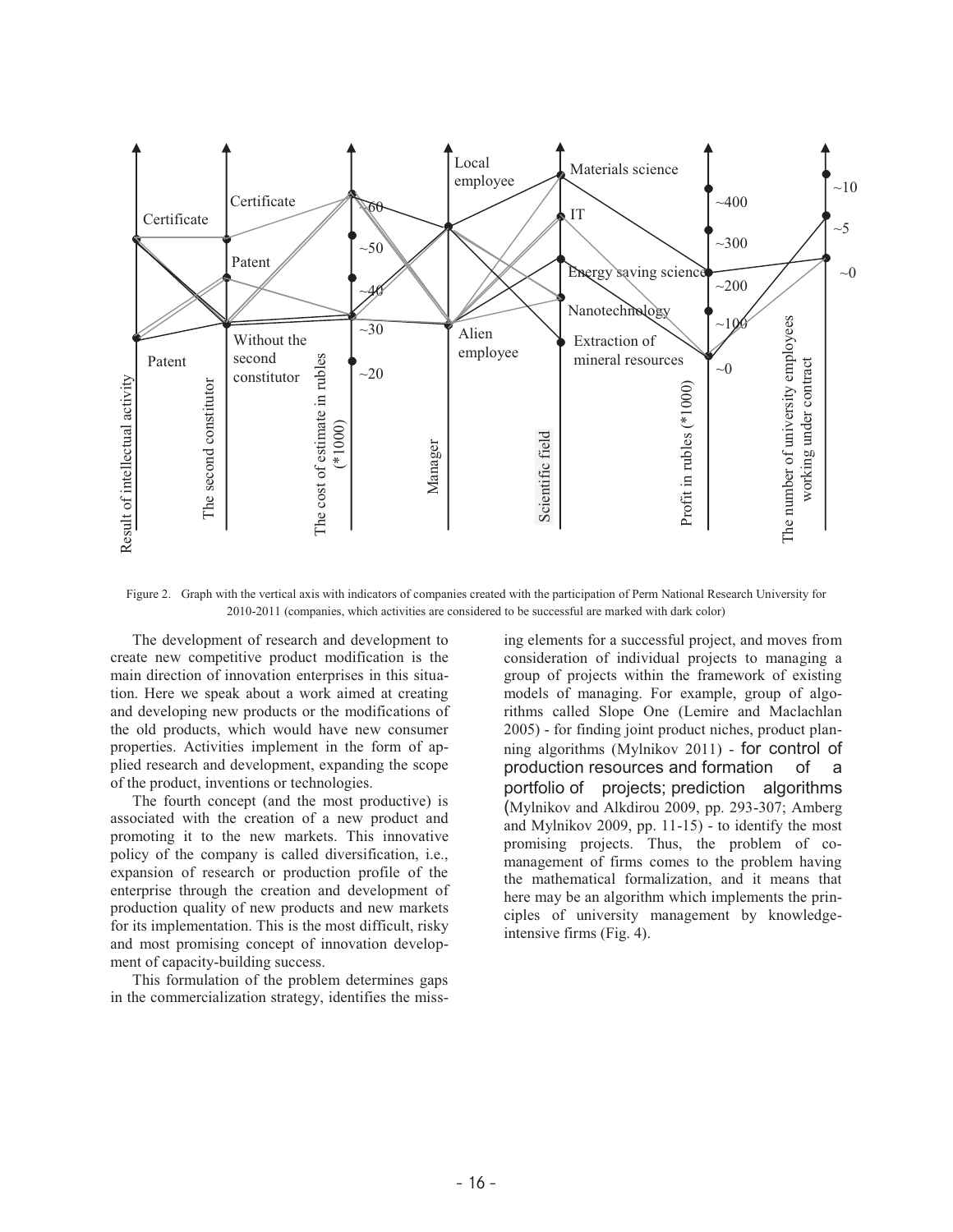Table 1. Statistical information about the firms founded with participation of National Research Perm Polytechnic University (Russia) in 2010- 2011.

| <b>Name</b>        | <b>Result of intel-</b><br>lectual activity | The se-<br>cond<br>founder<br>the uni-<br>versity or<br>institute<br>of RAS | cost of estimate<br>(rub.)<br>The | Uni-<br>(staff member of the<br>versity or not)<br>rianiagu | <b>Scientific field</b>                 | after the<br>employees<br>vear<br>$\mathbf{f}$<br>Number<br>within | Amount of profit one year<br>establishment (thou-<br>after | Number of university<br>staff engaged under<br>contracts |
|--------------------|---------------------------------------------|-----------------------------------------------------------------------------|-----------------------------------|-------------------------------------------------------------|-----------------------------------------|--------------------------------------------------------------------|------------------------------------------------------------|----------------------------------------------------------|
| Economic society 1 | Patent                                      |                                                                             | 25<br>150,98                      | Local                                                       | nanotechnology                          | 1                                                                  | 250                                                        |                                                          |
| Economic society 2 | Certificate                                 |                                                                             | 55 800                            | Alien                                                       | Information<br>technologies             |                                                                    |                                                            |                                                          |
| Economic society 3 | Certificate                                 |                                                                             | 25 000                            | Alien                                                       | Energy saving<br>science                | 4                                                                  |                                                            | 4                                                        |
| Economic society 4 | Patent                                      |                                                                             | 56 220                            | Alien                                                       | Information<br>technologies             |                                                                    |                                                            |                                                          |
| Economic society 5 | Patent                                      | $\blacksquare$                                                              | 25 000                            | Alien                                                       | Nanotechnology                          | $\overline{\phantom{a}}$                                           | $\overline{\phantom{a}}$                                   | -                                                        |
| Economic society 6 | Certificate                                 | Certificate                                                                 | 56 220                            | Alien                                                       | Nanotechnology                          | $\blacksquare$                                                     | $\overline{a}$                                             | $\overline{\phantom{0}}$                                 |
| Economic society 7 | Patent                                      | Patent                                                                      | 25 000                            | Alien                                                       | Nanotechnology                          | $\overline{\phantom{a}}$                                           |                                                            |                                                          |
| Economic society 8 | Certificate                                 |                                                                             | 54 300                            | Local                                                       | Extraction of<br>mineral resour-<br>ces |                                                                    |                                                            |                                                          |
| Economic society 9 | Patent                                      | Patent                                                                      | 25 000                            | Local                                                       | Nanotechnology                          |                                                                    |                                                            |                                                          |

The disadvantage of this approach is the fact that in the management of existing firms (such as implementing a new project through them),it must be considered the current situation within them. Each company will have its own strengths and weaknesses, which can be identified by the use of PERT or a SWOT analysis. Thus, when the strategy of implement innovative projects is developing, the internal characteristics of organizations will be considered (Utterback 1974, pp. 620-626).

The University can be considered as a management company (like the venture capital), and the formalization of the process management allows you to do tasks of developing information systems of administrative activity automation. Thus to approach to the problems of standardization of management in the given subject domain. As a result, we can expect that the percentage of applied research projects which have reached the implementation phase, as an innovative projects, will increase as well (currently only

10-15% of such projects reach the stage of commercialization).

Table 2. Product-market matrix of an innovative portfolio (Mylnikov 2009)

| Products/<br><b>Markets</b> | <b>Existing markets</b>                                                                                         | <b>New markets</b>                                                                       |
|-----------------------------|-----------------------------------------------------------------------------------------------------------------|------------------------------------------------------------------------------------------|
| <b>Existing</b><br>products | The intensification of<br>the markets:<br>- Positioning of the<br>product<br>- Reservation of a<br>market niche | The development<br>of markets:<br>- Variations of<br>products<br>- applied<br>researches |
| <b>New</b><br>products      | Product development:<br>- Research and devel-<br>opment<br>- Modification of of<br>products                     | Diversification                                                                          |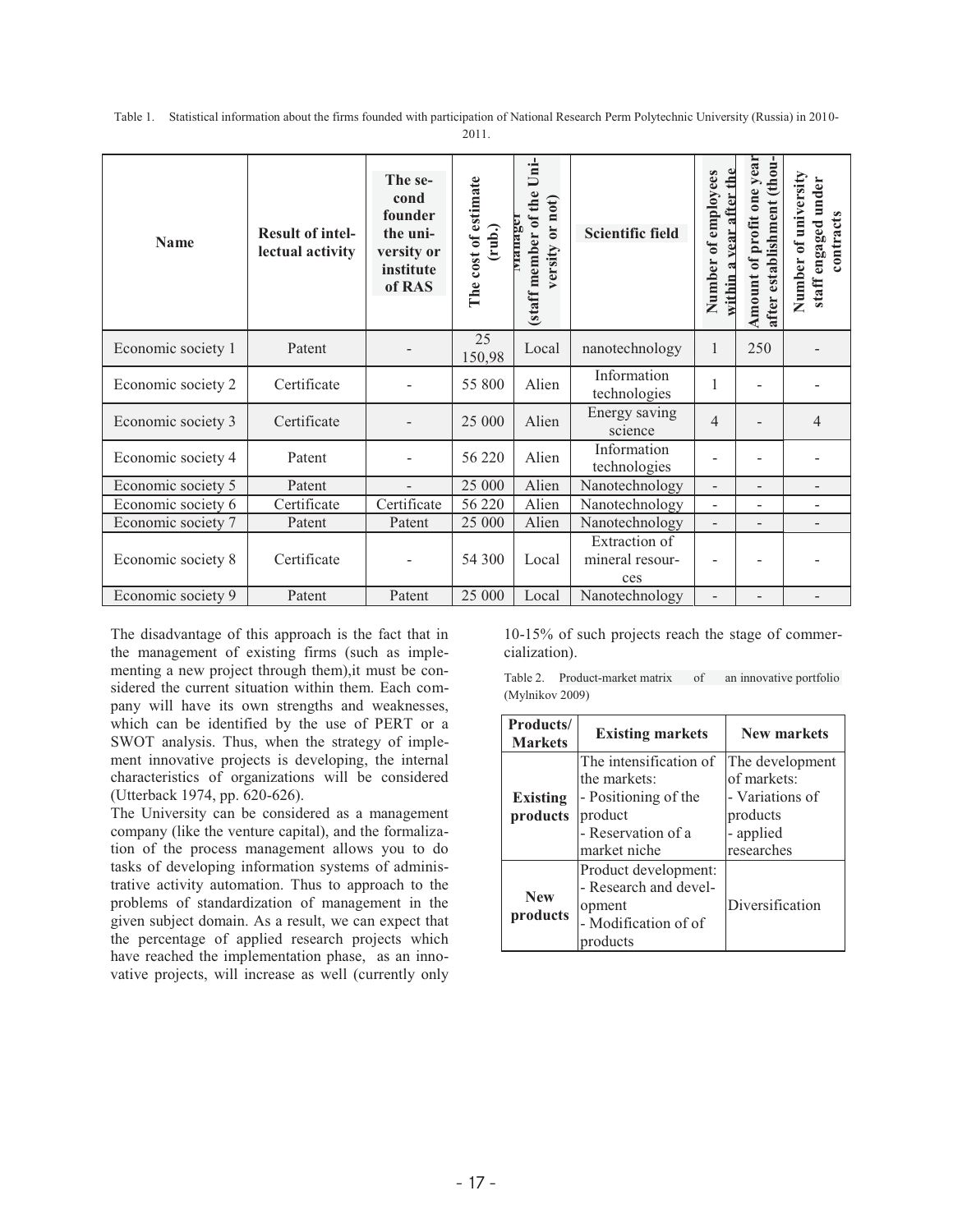

Figure 3. The paradigm of open innovation (Schwarzer and Krcmar 2010)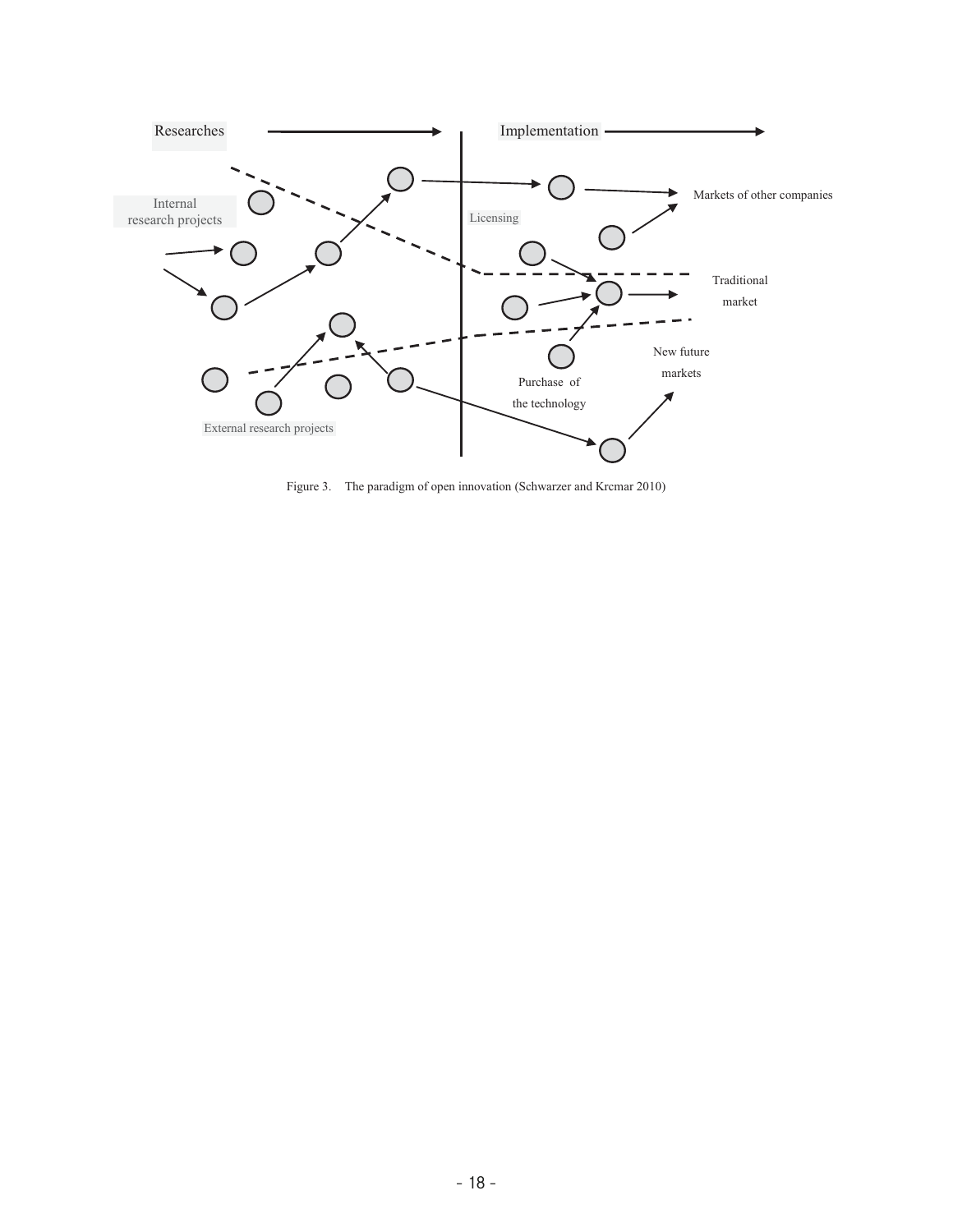

Figure 4. Algorithm for the coordination of existing innovative enterprises and creation of new, with the participation of universities or research institutions

IV. MANAGEMENT INFORMATION SYSTEM

As follows, the information system must combine elements of analytical processing and data mining, methods for solving mathematical programming problems, must allow to make the data manipulation algorithms, allow to construct and simulate business processes, to be integrated with the DBMS.. If you look at information systems which are currently on the market (Figure 5), it becomes clear that there are currently no systems that combine all the elements.

The use of large, scalable systems (which also does not satisfy all the requirements) is connected with great expenditures on buying, modification, staff. If we consider further and go directly to the level of production management problems then when going to the introduction of innovative projects, problems of Industrial Engineering arise (e.g., task management and production planning) (Mylnikov and Trusov 2011, pp. 208-213).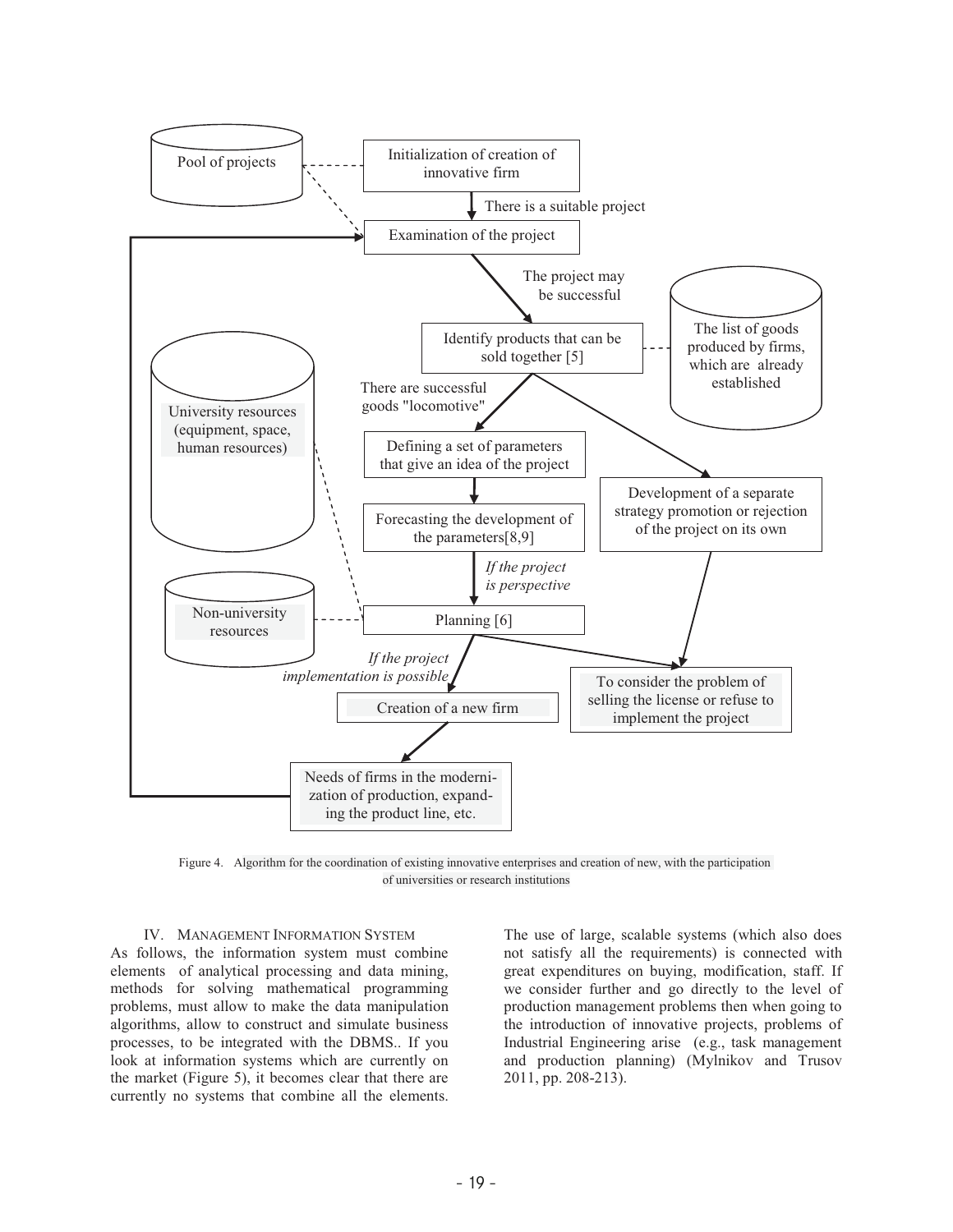

Figure 5. Approximate classification of information packets for classes of systems, the use of which is necessary for the management of enterprises according to the algorithm on Fig. 4 (gray color indicates the classes of systems, application packages and programs are marked with dots)